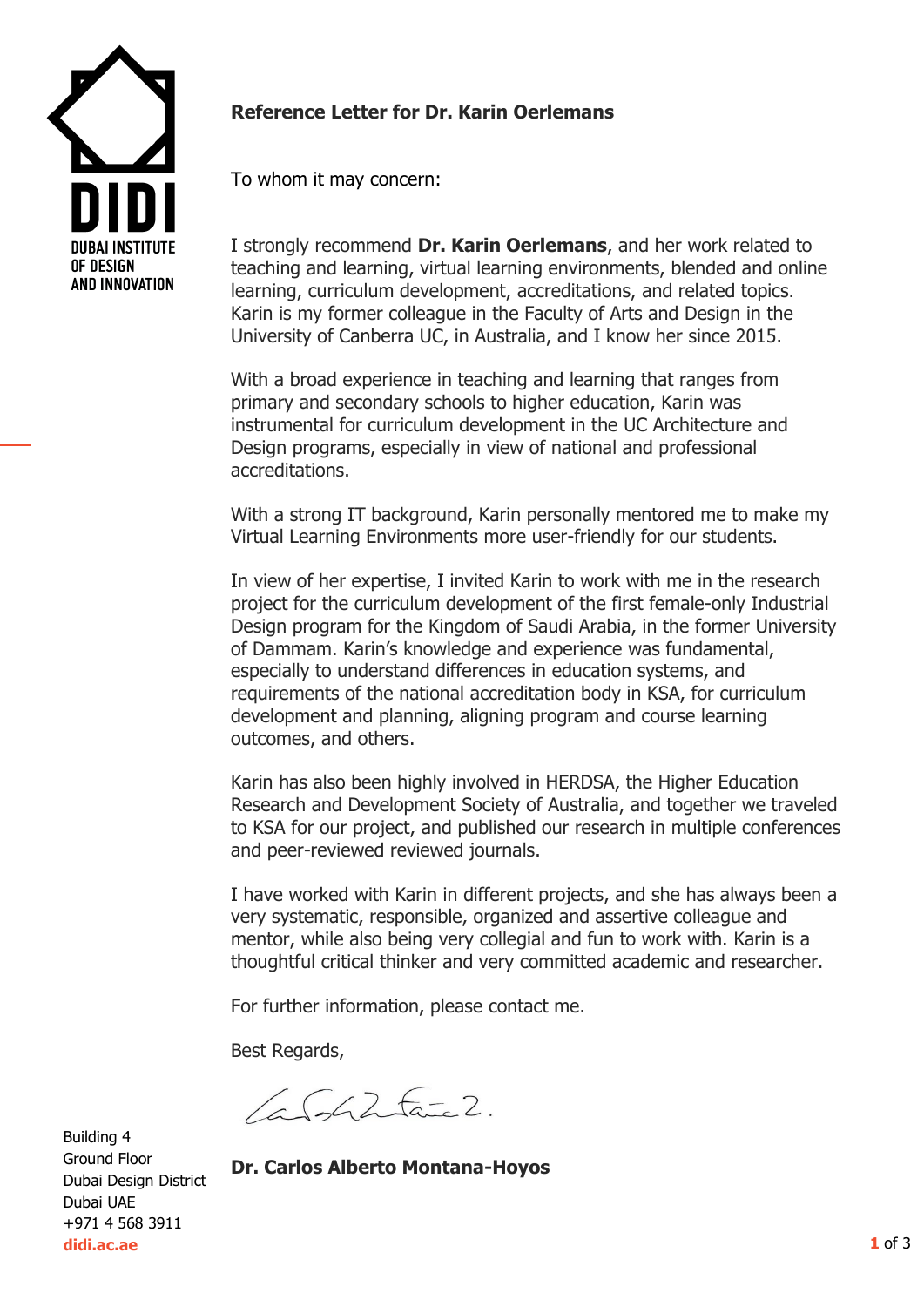

Founding Associate Professor and Assistant Dean – Dubai Institute of Design & Innovation Former Associate Professor and Course Convener – University of Canberra - Australia

Email: [carlos.montana@didi.ac.ae](mailto:carlos.montana@didi.ac.ae)

Phone: +971 4 568 767 Mobile: +971 (0)529789544

Building 4 Ground Floor Dubai Design District Dubai UAE +971 4 568 3911 **didi.ac.ae**